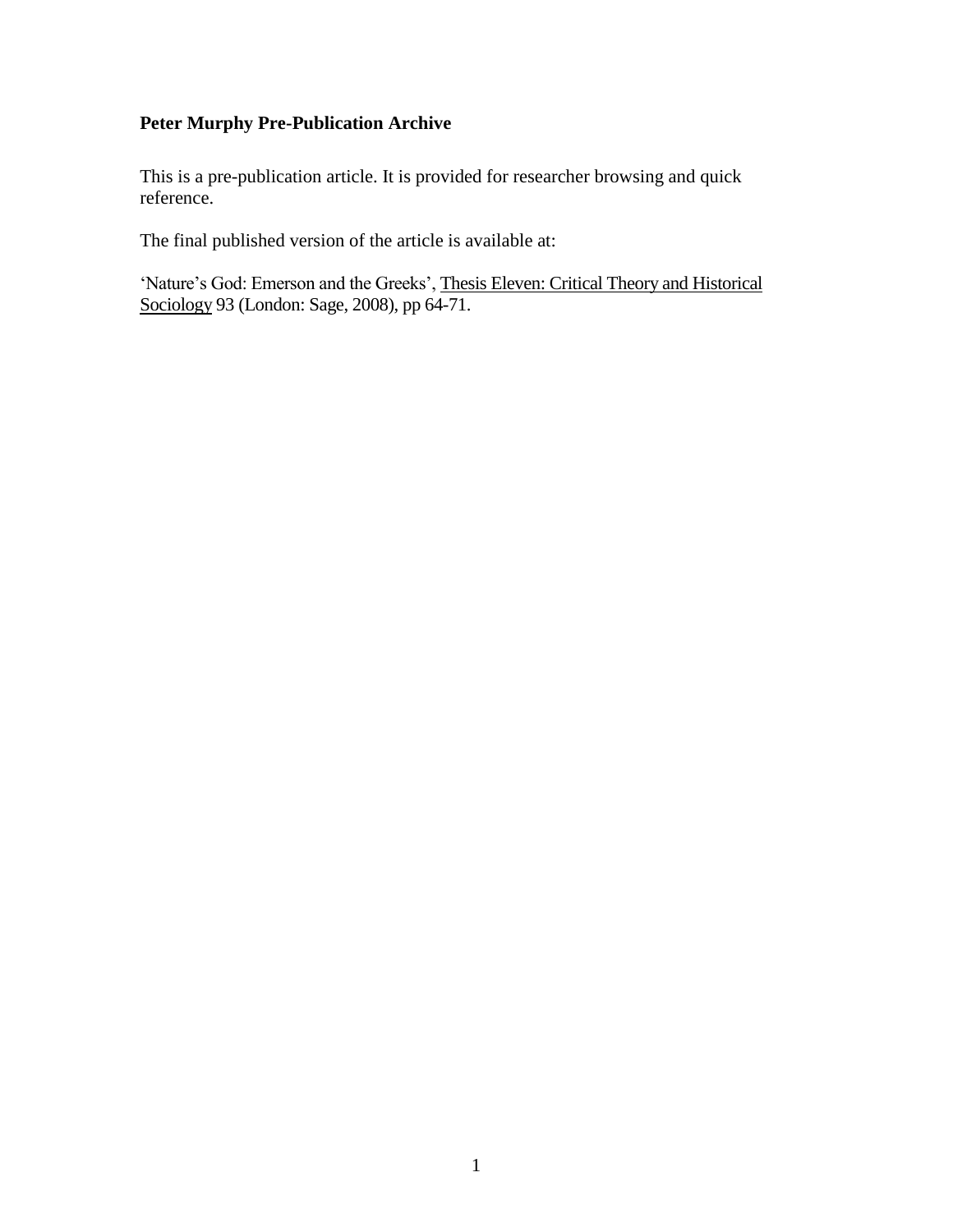## **NATURE'S GOD: EMERSON AND THE GREEKS** *Peter Murphy*

ABSTRACT The essay explores the mystical impulse in the American mind, reflected in the work of William James, Kenneth Burke, and most especially the case of Ralph Waldo Emerson. The parallels and differences between Emerson's mystical idea of Nature and the ancient Greek pre-Socratic idea of the universe as a union of opposites are explored. The divergence between the Americans and the Greeks concerning the idea of limits is reflected on. The optimism of the Americans is explained as a function of their mystical theodicy, and the greatness of their power as a function of their mystic ability, so well assayed by Emerson, to bear crushing paradoxes with a cheerful lightness of being.

KEYWORDS Deism \* Emerson \* Jefferson \* Lincoln \* Bob Dylan \* mystic \* America \* Plato \* Pre-Socratic \* Stoic \* William James \* Kenneth Burke \* slavery \* Christianity \* liberty \* nature \* God

The Americans performed an unusual Hegelian operation on the Protestant religion that they imported from Europe. They turned it on its head.

Ralph Waldo Emerson, who became America's foremost philosophical essayist, was the beneficiary and perpetuator, and one could even say the mighty consolidator, of this spiritual gymnastics.

Emerson conceived religion in non-literary terms. In this, he was in agreement with the main current of American Protestants. Bookish religion had already been dismissed by eighteenth-century Deists. Jefferson literally took the scissors to the Bible. After the First Great Awakening in the early nineteenth century, bookish religion in America faded yet further and faster.

The consequence of this is well known to everyone of my age and generation. It is called pop music, America's most potent export to the world after film. Non-literary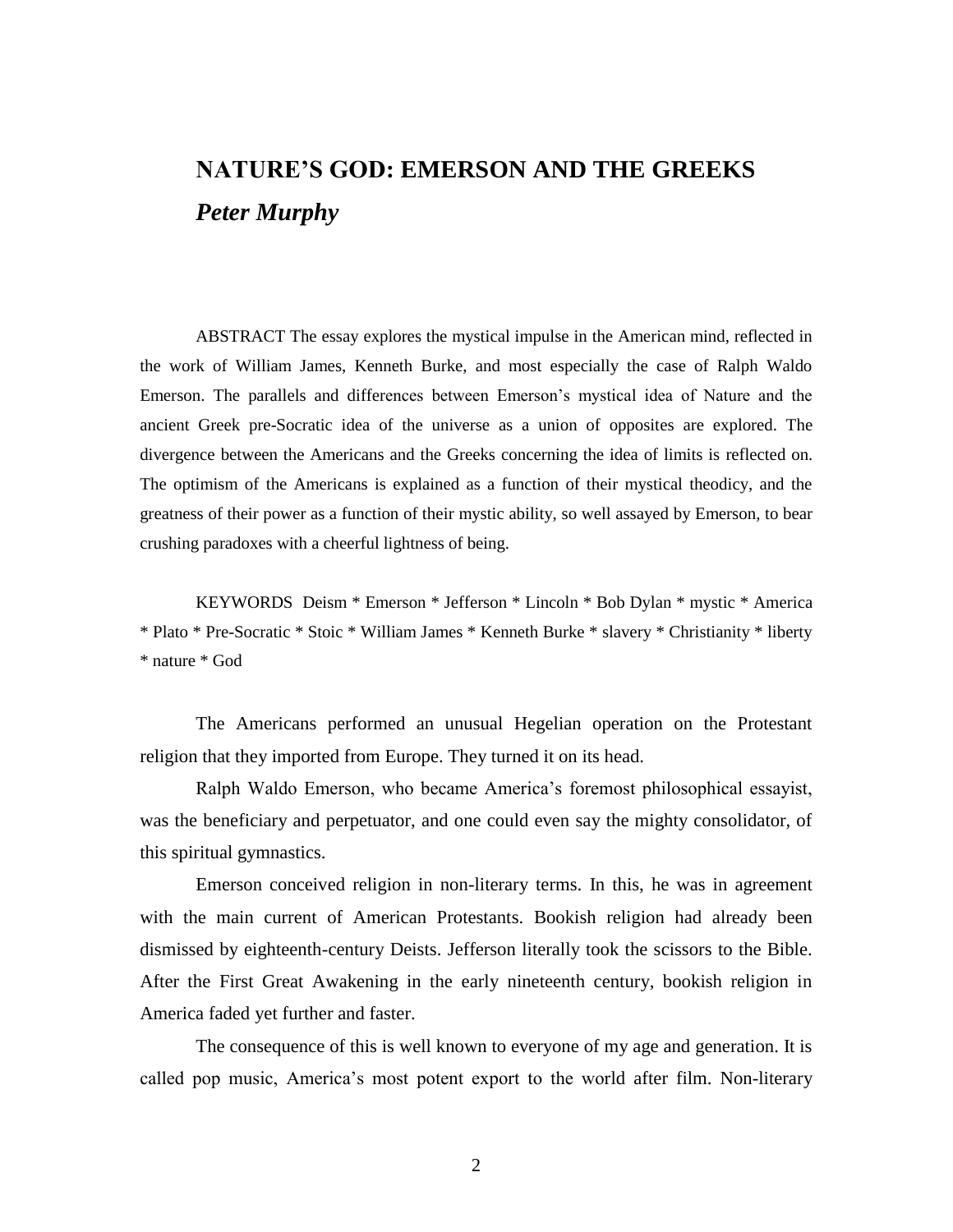religions, or to give them their proper name, mystic religions, are great for the visual arts and music. The American gift for popular music has its source in this. It grew out of the mystic religion of America.

Emerson provides a very useful guide to understand the peculiar religiosity of America. Mostly he is a good guide because he manages to articulate what is inarticulate, and yet so resonant, in so much American religious feeling. This is a sense of the sacred as all-pervading or pantheistic.

The most powerful transformation that America performed on Protestantism was to turn it into a vernacular mysticism. This is a religion that relies neither on the Word nor the Book.

About a quarter of Americans report that they believe in a 'Distant God'.<sup>1</sup> This God is not active in the world. This is not a punitive, angry, or judging God. It is neither sweet nor benevolent. This God does not judge or punish. This God does not care.

Rather the Distant God is a cosmic force that sets the laws of nature in motion and permeates Nature. It is this God that has mystical overtones.

The idea of mysticism is easily misunderstood. When talked up, it often ends up as the province of cranks and buffoons. Yet it was William James, the great American philosopher and the brother of Henry James, who identified mysticism as one of the principal modes of religious experience (James: 379-429). William and his brother, the brilliant American novelist, were the offspring of Henry Snr. (Henry Walsh James) whose own religious beliefs were a half-way house between Scotch-Irish Presbyterianism and the mystic Emanuel Swedenborg who himself had a deep impact on the thought of Emerson.

William James clearly inherited an excellent feeling for mysticism from his upbringing. William's account of mysticism in *The Varieties of Religious Experience* is exceptionally insightful. He skillfully surveys traditions of Hindu, Sufi, Christian and Buddhist mystics. He concludes that these traditions are remarkably similar, and describes the principal generic characteristics of mysticism in the following way:

*First*, mysticism 'invariably' is 'reconciliation'. It is as if everything was 'rolled into unity' (James: 389).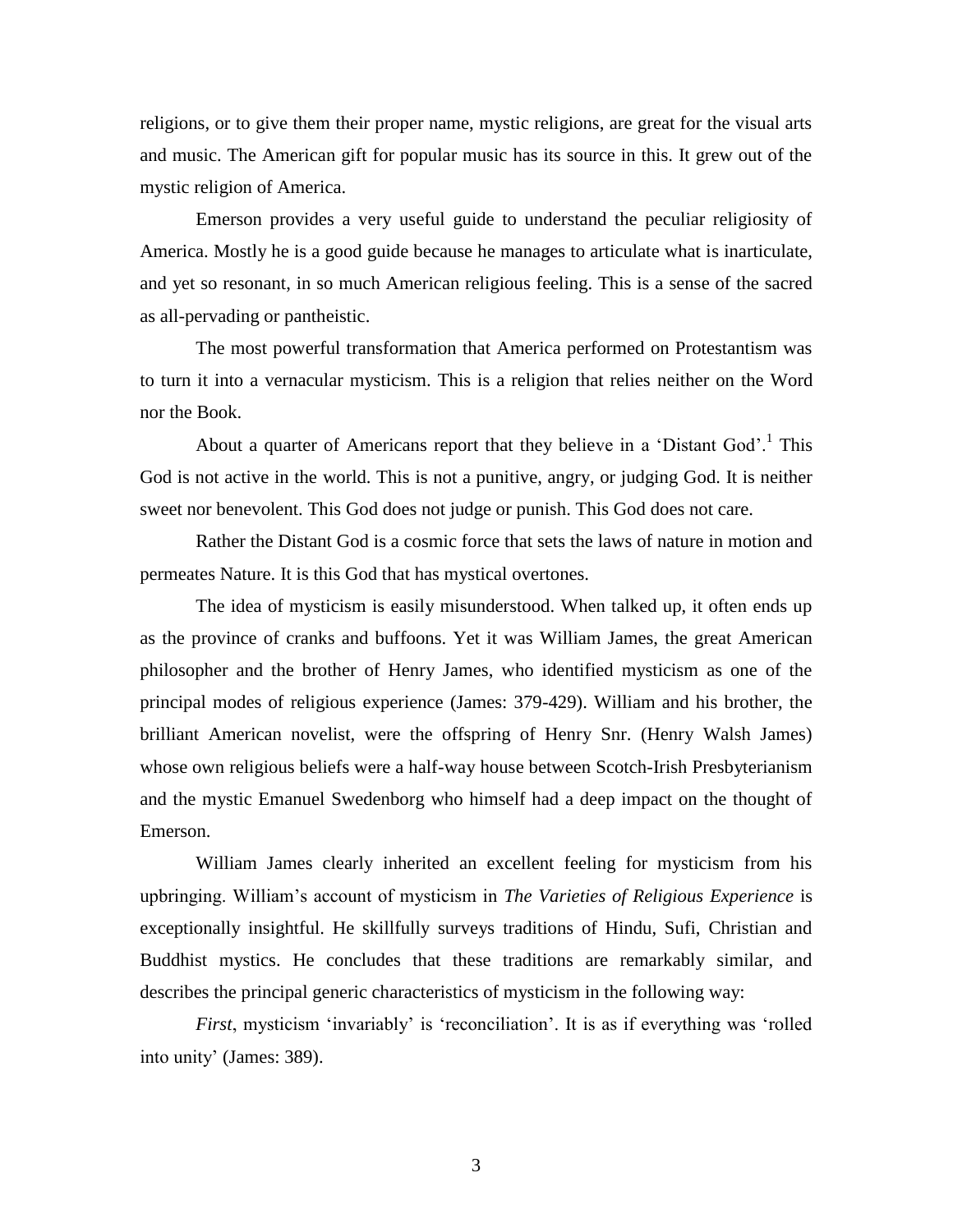*Second*, it is non discursive. Instead of speech and writing it emphasizes intuition and the art of breathing (*pneuma*) and meditative concentration.

*Third*, the primary medium of mystical truth is not conceptual speech but shortlived episodes of ecstasy, excitement, elevation, elation, and ebriety. $2\pi$ 

*Fourth*, mysticism unleashes an indomitable spirit and energy, often in the form of great suffering. It entails a typical paradox of the mystic—that I am tormented by not being allowed to suffer enough. $3$ 

*Fifth*, paradox is the mystical cast of mind. Mystics have no difficulty imagining states of unrestful rest, vast shallowness, dazzling obscurity, reverberating silence or teeming deserts.

*Sixth*, the primary mood of the mystic is the optimistic yes-state, the state of elation. Whereas the sobriety of the saint diminishes, discriminates and says 'no', the exuberant spiritual drunkenness of the mystic expands, unites and says 'yes'.

In the American setting, certain aspects of mysticism can probably be best understood as the sociologist Kenneth Burke did (Burke: 197). Mysticism is a conception of the ultimate order of things. This is because, as Burke explains, the mystic invariably aims to encompass conflicting orders of motivation—such as body and spirit. The mystic does this not by outlawing any order but by finding a place for each order in a 'developmental' series. One term leads into another, ensuring that the completion of each leads to the next.

Burke observes that when the vocabulary of the mystic is most accurate, we do not find a flat antithesis between body and spirit but rather the body is treated as *a way into* the spirit. The antitheses of vocabulary, thus, are short cuts to each other. They are harsh ways of presenting the extremities of the developmental communion of body and spirit.

The analogy with language, and Burke's treatment of mysticism using the techniques of the literary theorist, has its limits. For the paradox of the mystic is to talk about what can not (ultimately) be spoken about. **'My love she speaks like silence/Without ideals or violence'** (Dylan: 1965). Emerson lived this paradox. In his *Essays*, he draws on Stoic, Platonic, and Neo-Platonic ideas to formulate a sense of God as Nature, enveloping and pervading all things. This nature is not discursive. It is not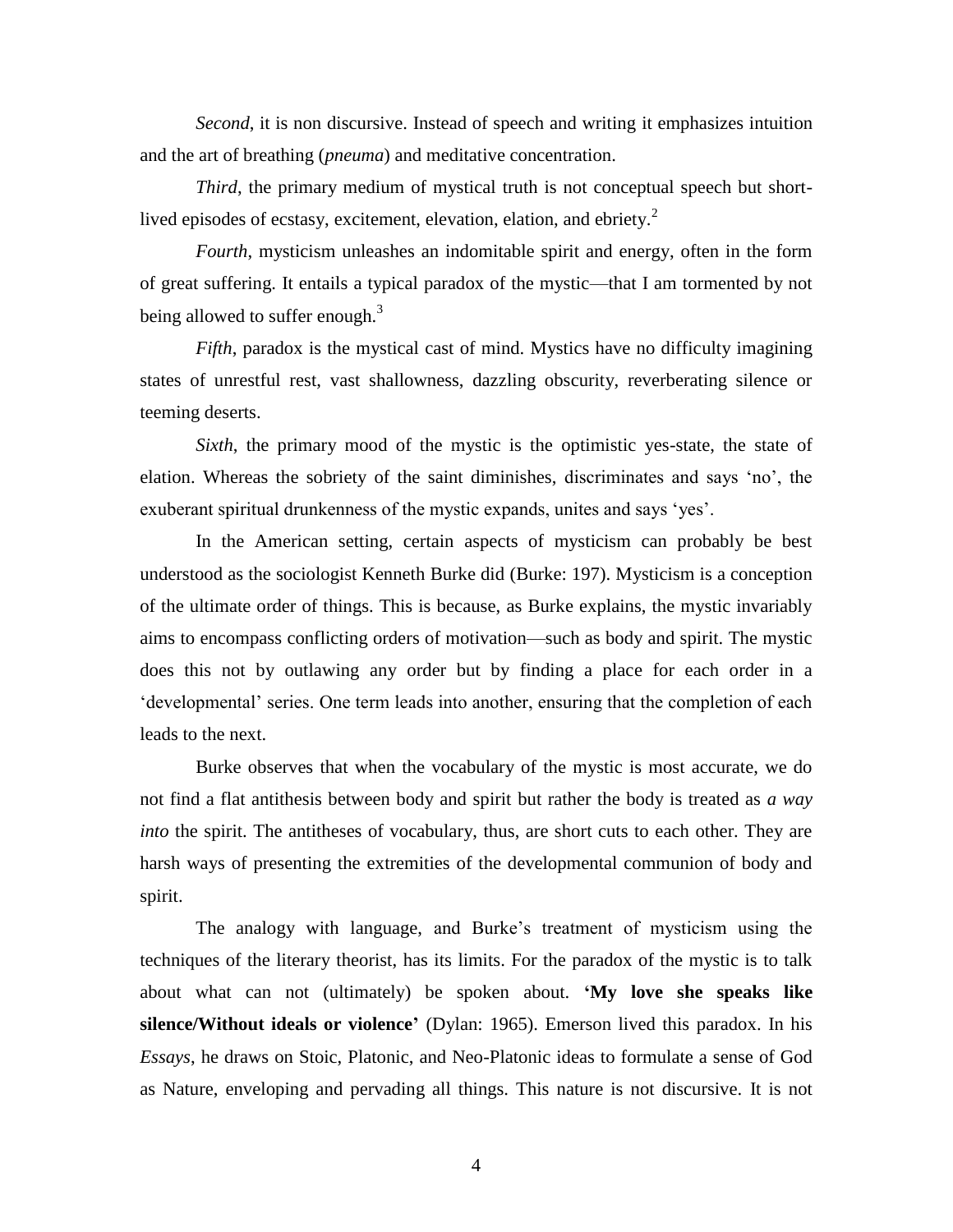prescriptive. It is not a citable authority. 'The faith that stands on authority is not faith,' Emerson remarks  $(226)$ .<sup>4</sup> The deists of America's founding generation often avoided the term God altogether. They talked about 'Providence' or the 'Being in whose hands we are'. The God of Nature was 'the Power that rules the destinies of the Universe'. Americans today still speak in deist terms about a 'higher power'.

Nature's God is not the God of any particular religion—it is not even obviously the Christian God. It is not the God of tradition or the God of rhetoric (224). *'The soul answers never by words'* (219). This maxim of Emerson's indicates something essential about American religion. It is not, or at least a major part of it is not, a literary tradition. It is not creedal or discursive. It is not a religion of reason. Emerson puts it simply this way: one cannot 'answer in words' anyone who asks a metaphysical question (219). For any possible description of God is a description that does not describe.

Emerson called this Nature, or Nature's God, the 'over soul'. This is not a particularly elegant term. In fact it is very inelegant. It has none of the precision of the term that it mimicked—the Stoic 'world soul'. Nonetheless the Nature propounded by the Stoics and by Emerson shared many of the same attributes. Emerson described the over soul as the great nature in which we rest. It is like the earth cradled in the soft arms of the atmosphere (210). It is the Unity in which every person's being is contained. Each of us lives in succession, division and parts but within each one of us is the soul of the whole. This is the eternal One, the wise silence, and the universal beauty to which every part and particle is related (211). If we see the world piece by piece, as sun, moon, animal and tree, the whole (of which these are parts) is the soul. The soul in Man is not an organ. Rather it animates and exercises all of the organs, and breathes through the intellect and the will  $(212)$ .

Emerson (212) put it more or less exactly as the ancient Stoics had: the soul is breath (*pneuma*, spirit). And, like the Stoics, Emerson invites us to obey Nature. That is only reform worth considering, he suggests.

This Stoic idea of God is not in the least like the Creator God of the Hebraic Old Testament, the God of genesis ('In the beginning God created the heavens and the earth...') Nor does it resemble the Mosaic God of the Ten Commandments, the God who issues moral 'thou shalts' to be obeyed. There is a Hebraic and Mosaic strain in American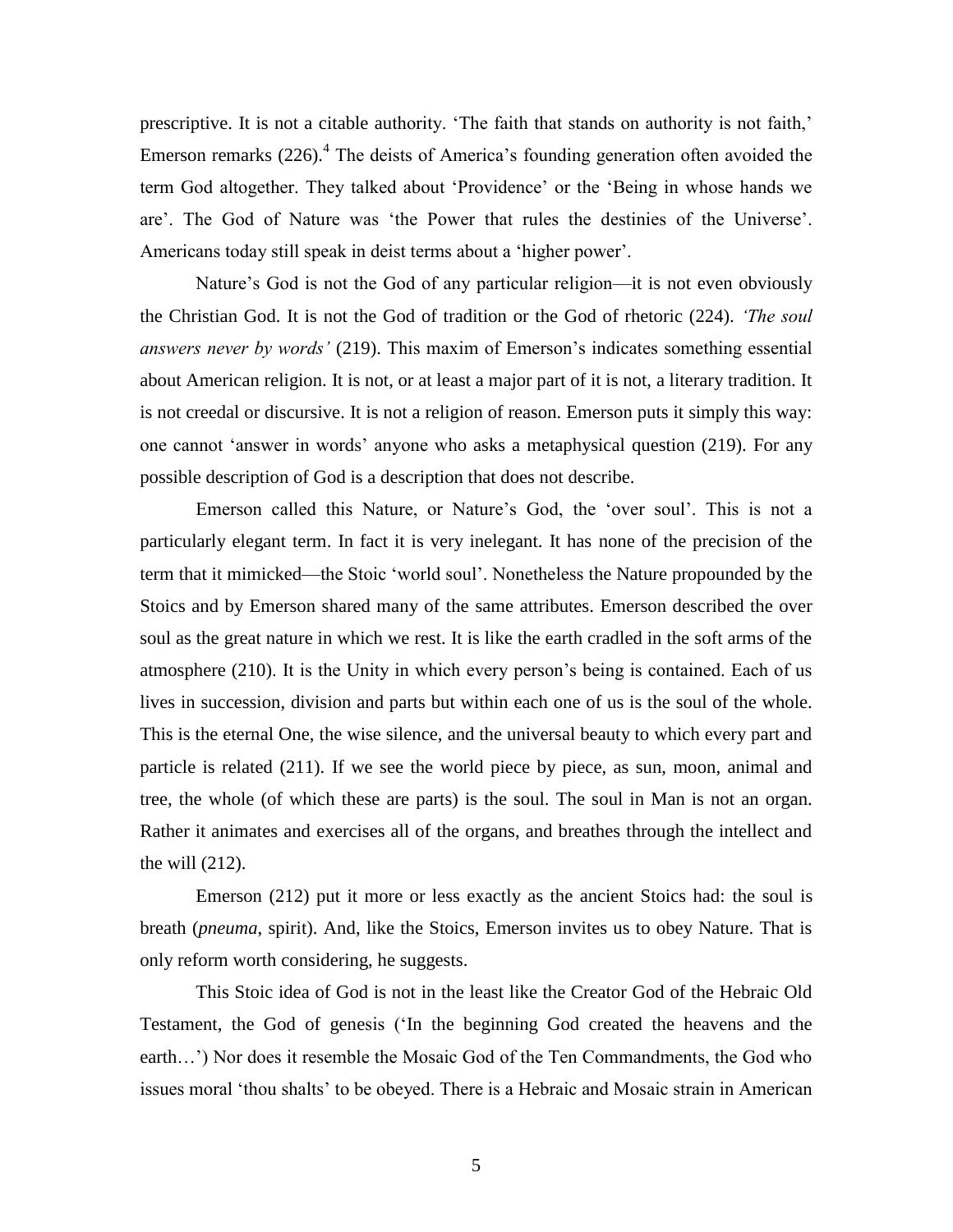religion, from which much remonstrating and finger pointing comes. But this moralizing strain is different from the belief in Nature's God. The American Emersonian God, like the ancient Stoic one, is pantheistic. This is not to say that it is simply Stoicism reborn. The spirit of it rather parallels those older Romans who merged Stoicism, and its sense of the world-soul, with Plato. This was not the Greek Plato but the Plato of Plotinus, the mystical Plato.

There are strong echoes of the Roman mystical Plato in Emerson's summoning of Being. This Being is compared with the ocean, the surge of the sea, and the stream of light. This Nature is unlike Greek nature. The Greeks were very conscious of limits. Mystical Nature in contrast is illimitable. It is vast (182). It refuses limits (183).

In many ways, Neo-Platonism is the perfect theory for a republic of expansion. Emerson's world without question is expansive. Virtue means 'adding' to this world, planting the deserts conquered from chaos and nothing (183). Accordingly, the soul's life is one of progress, not of station. The soul, in the sense of the world-soul, is capable of infinite enlargement (224). It is an 'immensity not possessed and that cannot be possessed' (211). It is independent of all of the limits that circumscribe individuals (212). It is possessed of the 'power of growth' (224). It is set upon a course of 'enlargement' and 'divine expansion', 'up and onward forever more' (185).

But does this not raise the temptation of hubris? Perhaps it is the case that the cosmos, or the Stoic soul of the cosmos, is infinite, but are there not limits beyond which society and self should not step? Are there not limits to enlargement? Does not the power of growth invite overreach and disaster? Emerson answers this conundrum in this way: the waters of the ocean of infinity ebb and flow. The spirit, *pneuma*, is the breath in and out. Being is expansive but Being ebbs and flows, in and out. Being is tidal. Its grace is governed by gravity. The cosmos both grows and breathes. This permits it to be both vast and just (or at least benevolent).

This is important if we are to understand American theology, or more properly speaking American theodicy. This world, the world of the world-soul, is the best of all possible worlds. Its God (the soul, breath and spirit of the world) is good. It is a 'vast affirmation' that negates negation. Here we see the source of American optimism, the dominant social emotion of America. Of all possible things, here is the thing that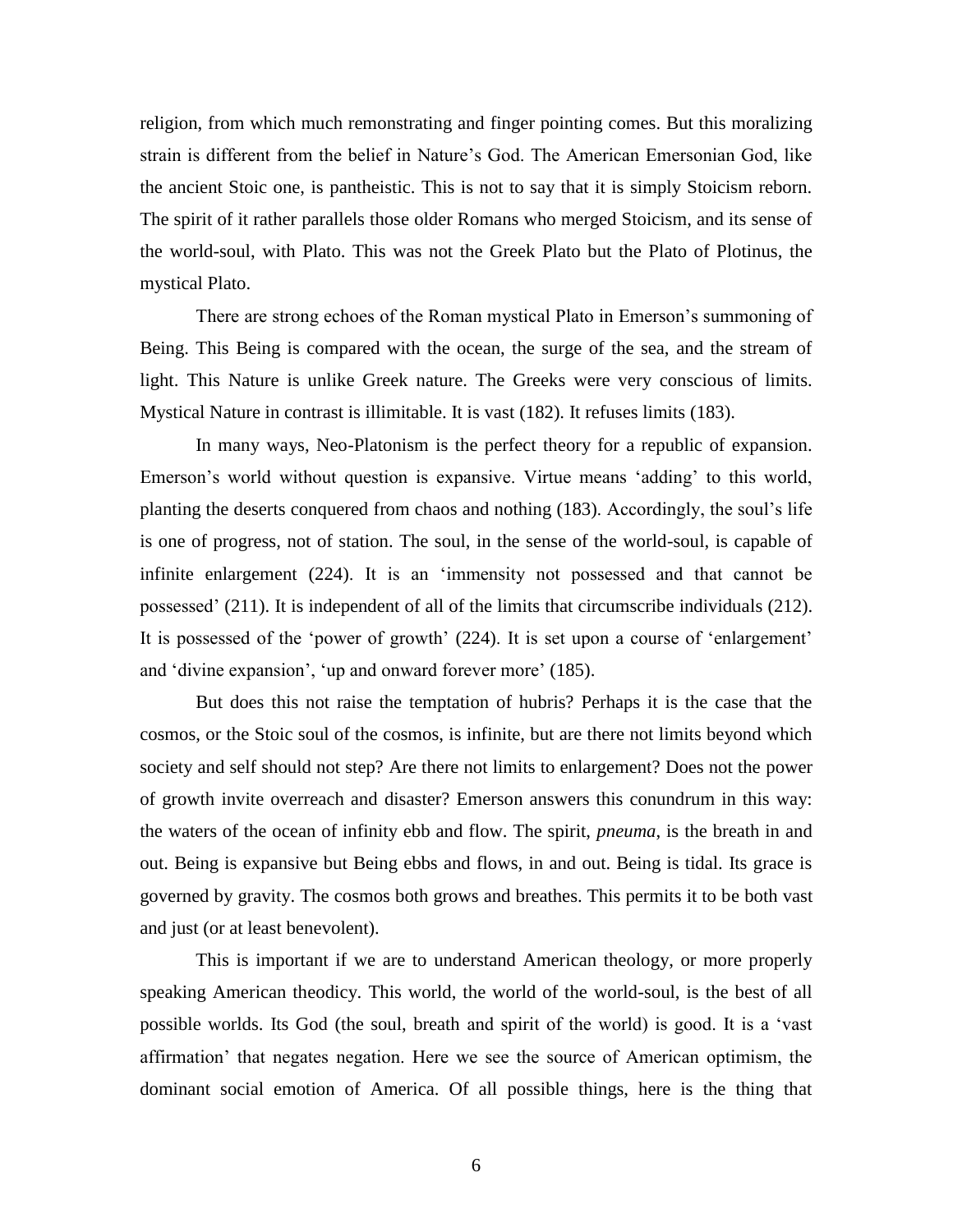Europeans find most puzzling about Americans. They, the Americans, are incurable optimists. They are optimistic because they feel deeply that they live in the best possible world. Even the social critics whose business is to find fault, even the dissenters and the angry Americans, the 'mad as hell' fist shakers, feel that this is so at some deep level in some ineffable way.

The optimism of the Americans is in sharp contrast to dominant emotional tone of the Europeans. From the Gothic age onwards, the Europeans came to believe equally deeply in the 'via negativa'. This is the idea that the animating spirit of life is negative and that Being is Nothingness. In contrast, America is the negation of this negation. Emerson put it this way: 'Nothing' may be the great Night on which the living universe paints itself, but no fact is begotten by this. For this 'Nothing', this Being that is Nothing, is vacuous: '… it cannot work, for it is not. It cannot work any good; it cannot work any harm...' (182). Thus the soul always affirms an optimism, never a pessimism (183). Even evil is not a negation but part of this vast affirmation.

But surely that is naïve? How can evil possibly be for the good? Is this not a Panglossian sentiment? How can terrible things that happen to individuals and societies be reconciled with optimism? How can parents who have to live with the death of a child in a road crash know that grief and tragedy are only for a time but that goodness, remembrance, and love have no end? How is such a thing conceivable? Emerson's answer is that everything has two sides: a good side and a bad side (182). Being human is paradoxical. The paradox of the human condition is that the worst leads to the best and the best to the worst. Our strength grows out of our weakness (80). For every gift that we have, we also have a defect (169). For every grain of wit in human beings there is a grain of folly (169). For every moment of power we have, comes one of privation. **Each President pays dearly for his White House**, concludes Emerson.

Thus evils exist, but they are governed by the remedial nature of the universe. Bad counsel rebounds on the giver of it (176). Causing a wrong causes the suffering of wrong.

This paradox echoes through the American experience. The founding American question was not 'how do we achieve self-government?' but how do with live in our own house with both liberty and slavery? That founding antinomy, of slavery and liberty, lies at the very heart of what is enigmatic about America.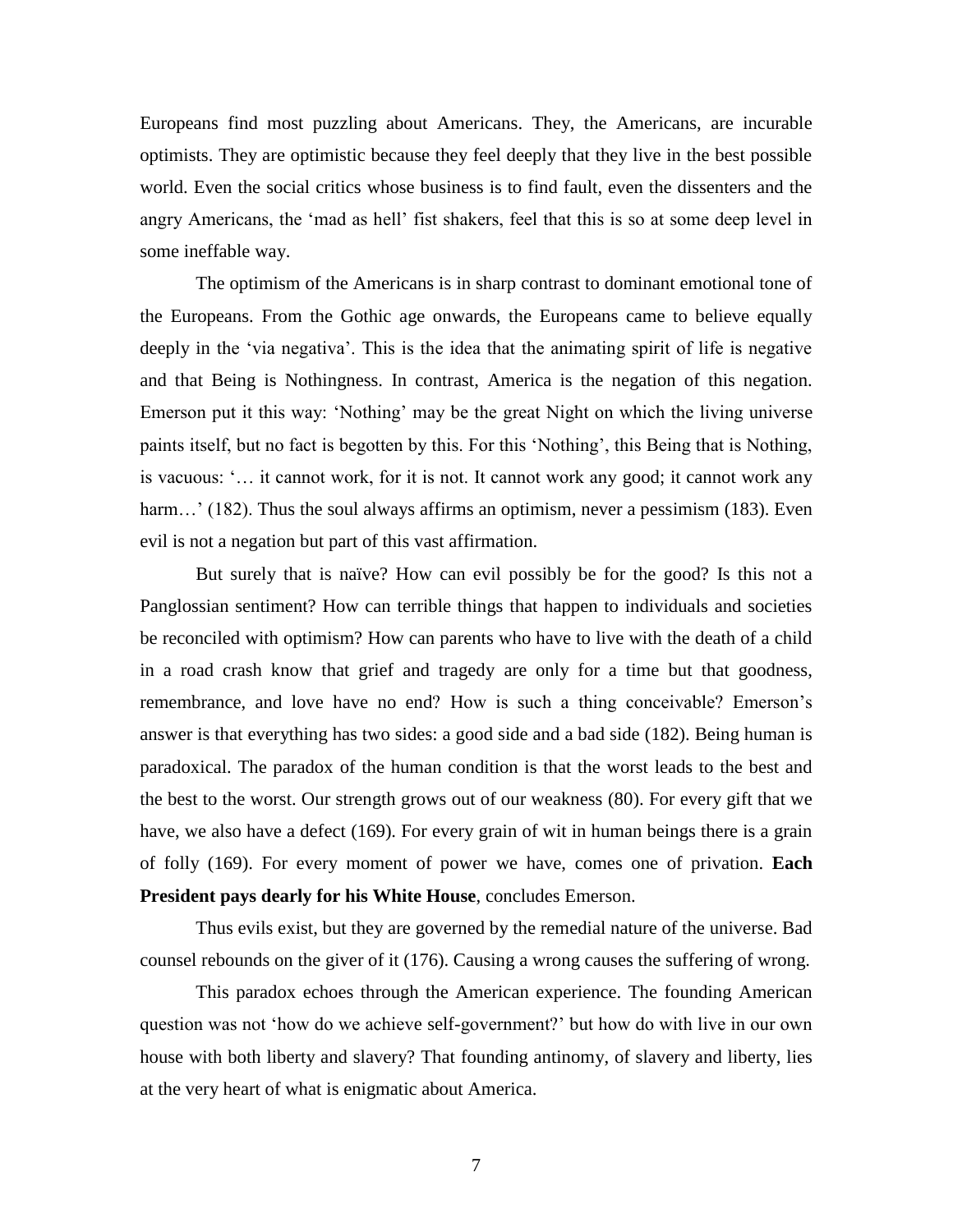Thomas Jefferson, as we know, was an enlightenment statesman and a southern slaveowner. He crafted a string of legislative proposals to shut the door on slavery in America. But most of them failed. They were rejected by his fellow legislators. Other lawmakers, later on, were more successful than Jefferson in outlawing some parts of the slave system.<sup>5</sup> But they were not successful enough. Jefferson understood the necessary, which is also to say tragic, consequences of his own failure and that of others.

He knew that **the national crime would bring forth a national punishment**, as Benjamin Rush warned.<sup>6</sup>

In his Second Inaugural Speech in 1865 Lincoln concluded that America would continue to pay the price of Civil War **'until every drop of blood drawn with the lash shall be paid by another drawn with the sword'**. This was the remedial justice of Heraclitus at work. It was great suffering incurred for great wrong doing.

Enslavement, the treating of a person as property, did not simply violate expectations of reciprocity. It was not merely unjust. Rather it placed the slave entirely beyond the compass of reciprocity. Slavery was wrong because the slave was cast outside of the very possibility of any kind of reciprocity. Slavery was absolutely unjust. Even the serf who was bound to the soil had an expectation of reciprocity—protection in exchange for labor. The slave had no such expectation. The slave could not rely on or appeal to the reciprocity of the Old Testament (**an eye for an eye**), or that of the Greeks (**measure for measure**), or that of the Christians (**love for love**).

Nature's law is 'give, and it shall be given you'. 'Water and you shall be watered in turn' (175). The violation of such reciprocity is a violation of Nature. The absolute denial of reciprocity is a double violation of Nature. Do it, and you shall be violated in turn.

People often appeal to 'the law of Nature' but also often find it difficult to explain what it is. When they do find an explanation, they frequently assume that the 'law of Nature' is 'a moral law that is superior to existing social law'. Sometimes it is also supposed that there is a divine author of that moral law. Thus natural law is assumed to be scriptural, textual or prophetic. But Emerson's 'law of nature' is none of these things. It does not command us to 'be good' or to 'do good works'. It does not even command. It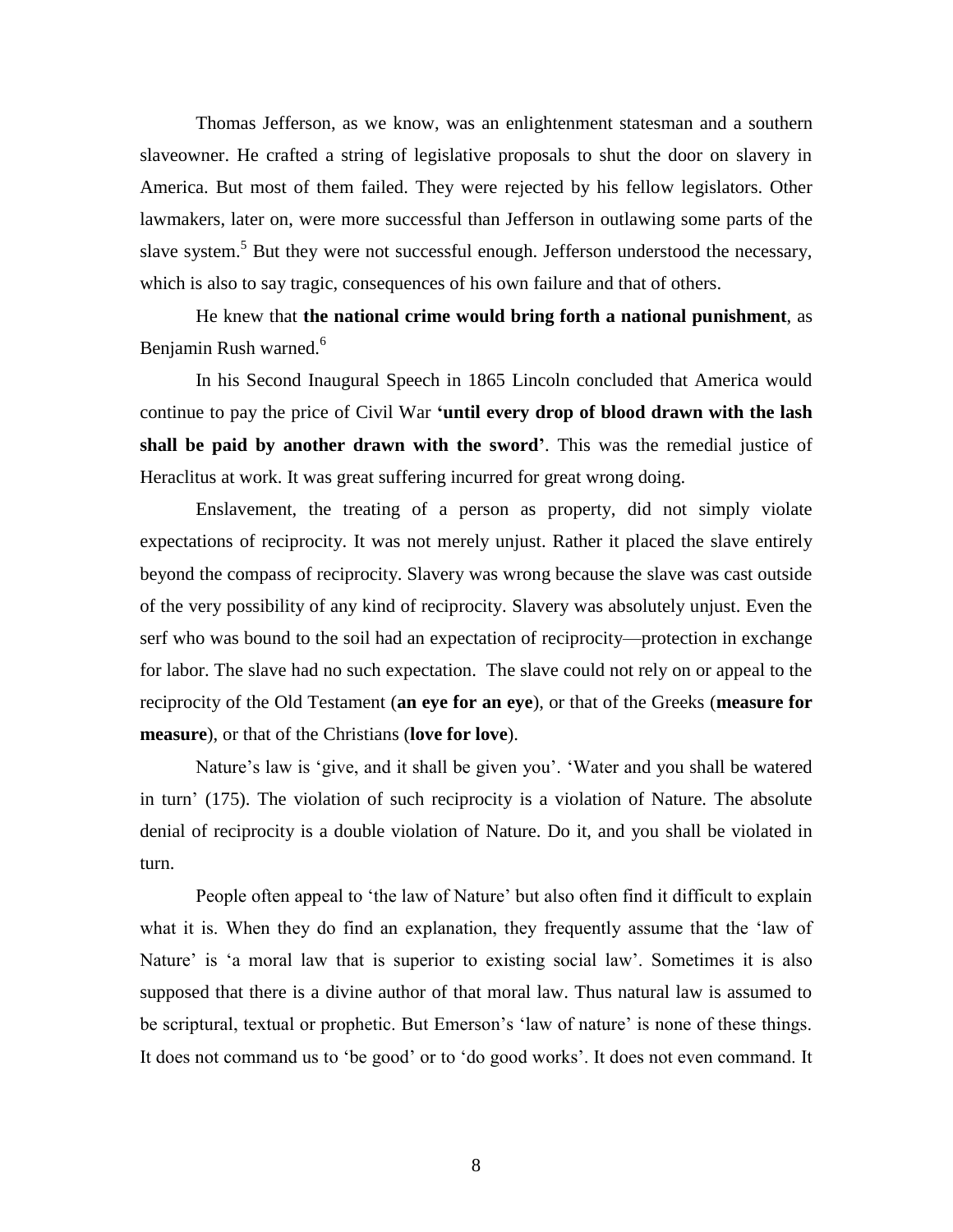simply states that as things expand, they ebb and flow. For every gain, there is a loss; for every rise, a decline. That is how nature is structured.

It is like breathing—in and out. This pneumatic nature includes human nature, social nature and cosmic nature.

Nature is a paradox. Nature is One, yet it is also Two. Nature is a Unity yet all things that are part of this One are Double, each one against another (175). For every right there is a wrong; for every good, a bad. The universe—that which is singular—is filled with all kinds of polarities. We have to negotiate hot and cold, light and dark, centrifugal and centripetal forces. Whatever we do, there are subtle remedial relations between 'spirit, matter; man, woman; odd, even; subjective, objective; in, out; upper, under; motion, rest; yea, nay' (168).

The idea of Nature's God is skeptical of scripts, texts, prophecies and commands. It is not the expression of a literary religion or a prophetic one. It does, though, owe something to the Pre-Socratic Greek view of the universe as a union of contrary forces and qualities. The Pre-Socratics, however, supposed that the universe was limited. Anything that expanded would eventually overstep a limit. At that point, Nature would remedy itself. Once something big grew too big, and threatened to extinguish something small, Nature would adjust the relationship between the big and the small, bringing them back into alignment.

American Nature, in contrast is without limit. It was not only Emerson who reflected this but also that other paradigmatic American thinker, John Dewey. Dewey (1948) insisted that because American Nature was unlimited, American thought had firmly divorced itself from the Greeks. Emerson, though, did something more striking. His Neo-Platonism allowed him to reconcile what Dewey thought as irreconcilable. From the Pre-Socratics and Plato comes the sense of the polarities of the universe and from the Romans, from Plotinus, comes the sense of the infinite and unlimited nature of the universe.

The expansion of Emerson's Nature oscillates between poles. Its growth is antipodal and rhythmic. It moves forwards but also looks backwards. It is strong and weak, up and down, male and female. Its unlimited expansion thus entails inherent, inescapable, if paradoxical, limits.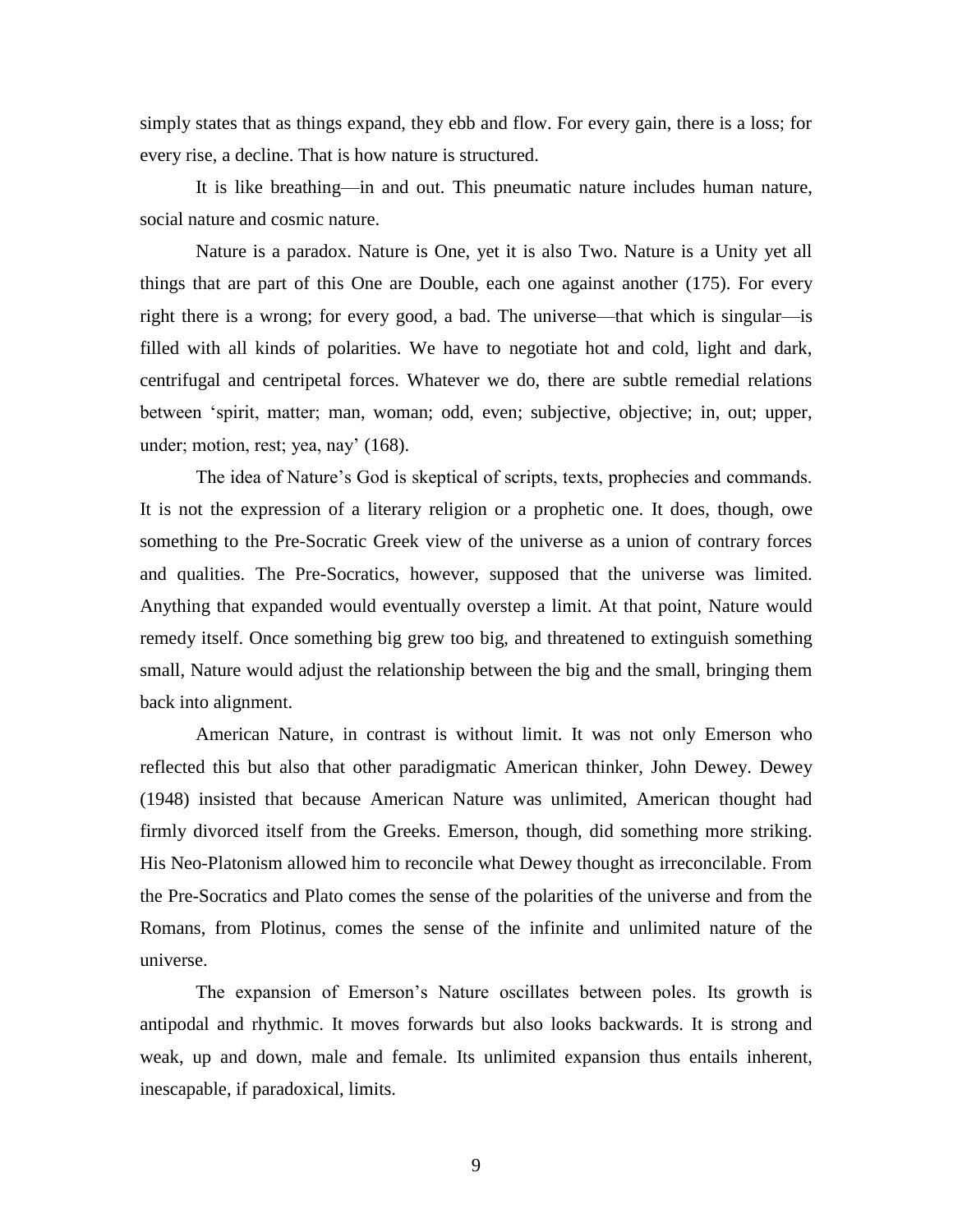**Peter Murphy** is Associate Professor of Communications at Monash University and author of *Civic Justice* (2001) and co-author with David Roberts of *Dialectic of Romanticism* (2004). Email: **Peter.Murphy@arts.monash.edu.au**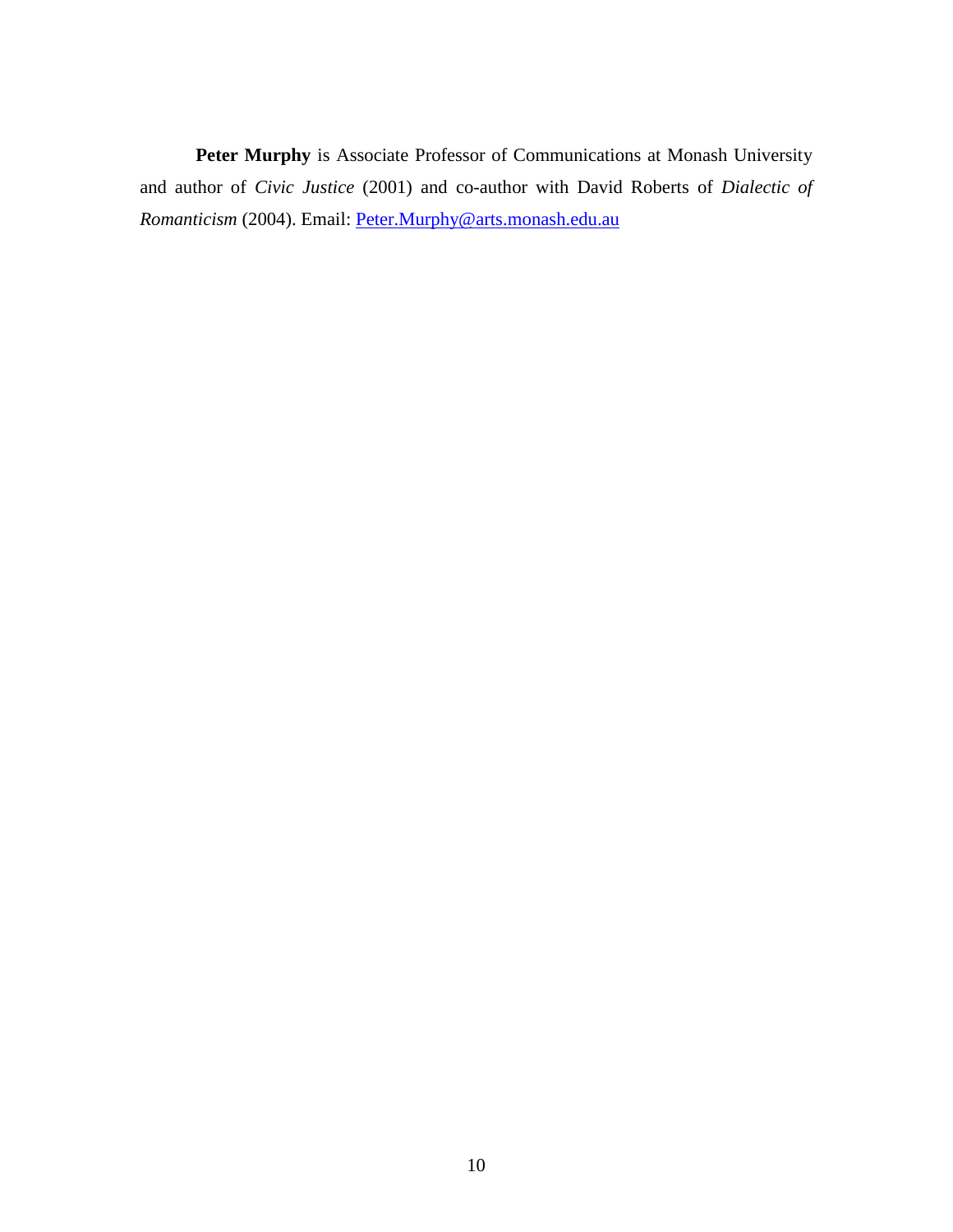## **References**

Burke, Kenneth (1989) *On Symbols and Society* edited by Joseph R. Gusfield. Chicago: University of Chicago Press.

Dewey, John (1948) *Reconstruction in Philosophy*. Boston: Beacon Press.

Dylan, Bob (1965) *Love Minus Zero/No Limit*. Los Angeles: Warner Brothers Publishing.

Emerson, Ralph Waldo Emerson (1977), *The Portable Emerson* edited by Carl Bode and Malcolm Cowley. New York: Penguin.

James, William (1985 [1902]), *The Varieties of Religious Experience*. New York: Penguin.